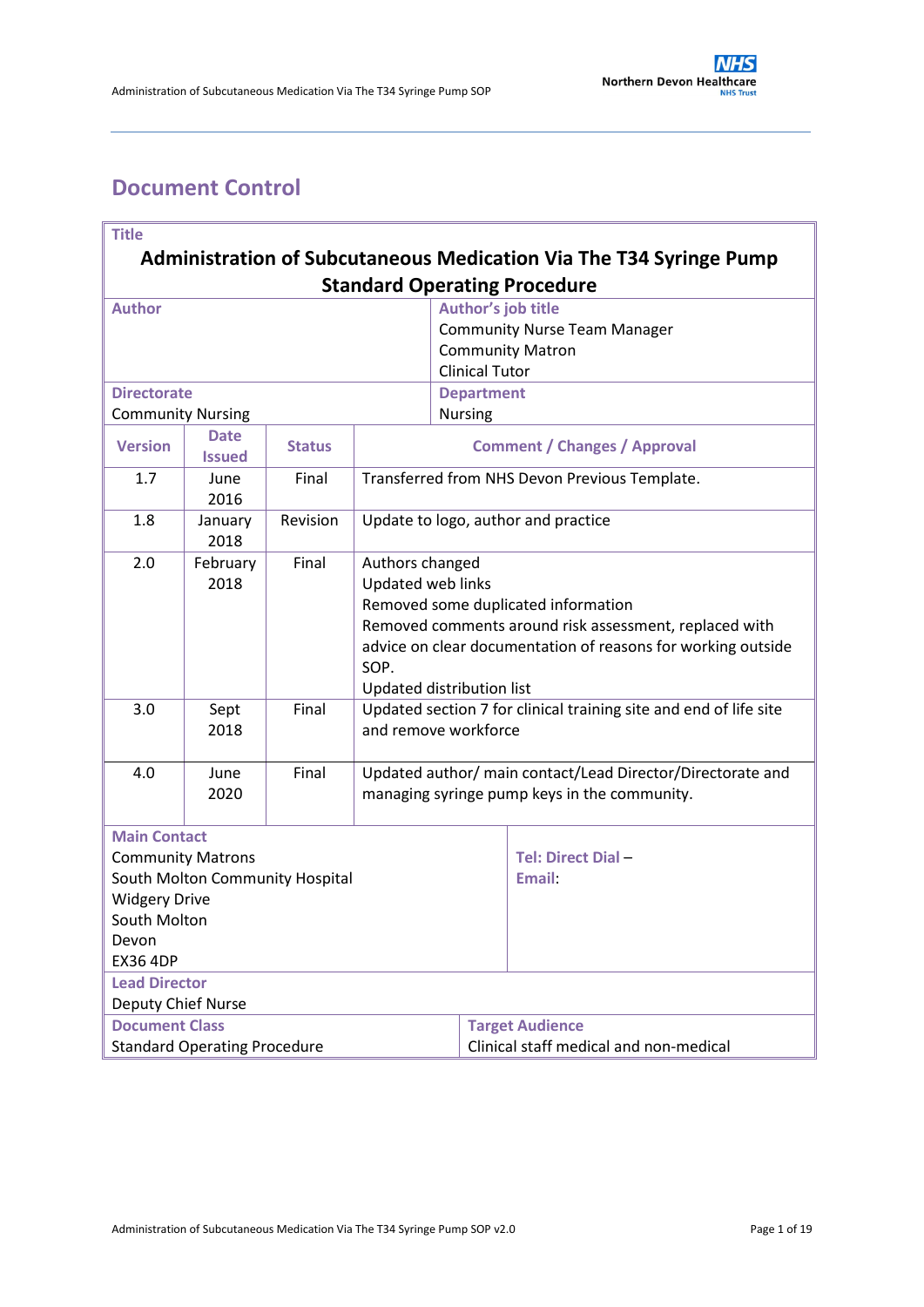| <b>Distribution List</b>                                                                           |                               |                          | <b>Distribution Method</b>                  |                                                |  |  |
|----------------------------------------------------------------------------------------------------|-------------------------------|--------------------------|---------------------------------------------|------------------------------------------------|--|--|
| Director of nursing, assistant directors of                                                        |                               | Trust's internal website |                                             |                                                |  |  |
| nursing, divisional lead nurses, community nurse                                                   |                               |                          |                                             |                                                |  |  |
| team managers, End of life lead, pharmacy,                                                         |                               |                          |                                             |                                                |  |  |
| medicines management team, workforce                                                               |                               |                          |                                             |                                                |  |  |
| development, vascular access lead, Hospice                                                         |                               |                          |                                             |                                                |  |  |
| consultant and Community CNS team; EBME,                                                           |                               |                          |                                             |                                                |  |  |
| Patient Safety Team; Devon Doctors; Senior                                                         |                               |                          |                                             |                                                |  |  |
| Nurses; Matrons; Community Nursing Teams;                                                          |                               |                          |                                             |                                                |  |  |
| Medical Director; Infection Control.                                                               |                               |                          |                                             |                                                |  |  |
| <b>Superseded Documents</b>                                                                        |                               |                          |                                             |                                                |  |  |
| NHS Devon SOP v1.8                                                                                 |                               |                          |                                             |                                                |  |  |
| <b>Issue Date</b>                                                                                  | <b>Review Date</b>            |                          | <b>Review Cycle</b>                         |                                                |  |  |
| <b>June 2020</b>                                                                                   | June 2023                     |                          | Three years                                 |                                                |  |  |
| <b>Consulted with the following stakeholders</b>                                                   |                               |                          | <b>Contact responsible for</b>              |                                                |  |  |
| Director of nursing, assistant directors of nursing,                                               |                               |                          | implementation and monitoring               |                                                |  |  |
| community nurse team managers, End of life lead,                                                   |                               |                          | compliance:                                 |                                                |  |  |
| pharmacy, medicines management team, workforce                                                     |                               |                          |                                             |                                                |  |  |
| development,                                                                                       | vascular access lead, Hospice |                          |                                             |                                                |  |  |
|                                                                                                    |                               | EBME,                    |                                             |                                                |  |  |
| consultant and Community CNS team;                                                                 |                               |                          |                                             |                                                |  |  |
| Patient Safety Team;                                                                               |                               |                          | <b>Education/ training will be provided</b> |                                                |  |  |
|                                                                                                    |                               | by:                      |                                             |                                                |  |  |
|                                                                                                    |                               |                          | <b>Clinical Tutors</b>                      |                                                |  |  |
| <b>Approval and Review</b>                                                                         |                               |                          |                                             |                                                |  |  |
| Process taken to PSOG                                                                              |                               |                          |                                             |                                                |  |  |
|                                                                                                    |                               |                          |                                             |                                                |  |  |
|                                                                                                    |                               |                          |                                             |                                                |  |  |
| <b>Local Archive Reference</b>                                                                     |                               |                          |                                             |                                                |  |  |
| G: /Policies and procedures                                                                        |                               |                          |                                             |                                                |  |  |
| <b>Local Path</b>                                                                                  |                               |                          |                                             |                                                |  |  |
| G: /Community Nursing<br><b>Filename</b>                                                           |                               |                          |                                             |                                                |  |  |
|                                                                                                    |                               |                          |                                             |                                                |  |  |
| Administration of Subcutaneous Medication Via the T34 Syringe Pump Standard Operating<br>Procedure |                               |                          |                                             |                                                |  |  |
| <b>Policy categories for Trust's internal website</b>                                              |                               |                          |                                             | <b>Tags for Trust's internal website (BOB)</b> |  |  |
| (BOB)                                                                                              |                               |                          | Syringe Pump, T34                           |                                                |  |  |
| All registered staff, Nursing, Clinical Training                                                   |                               |                          |                                             |                                                |  |  |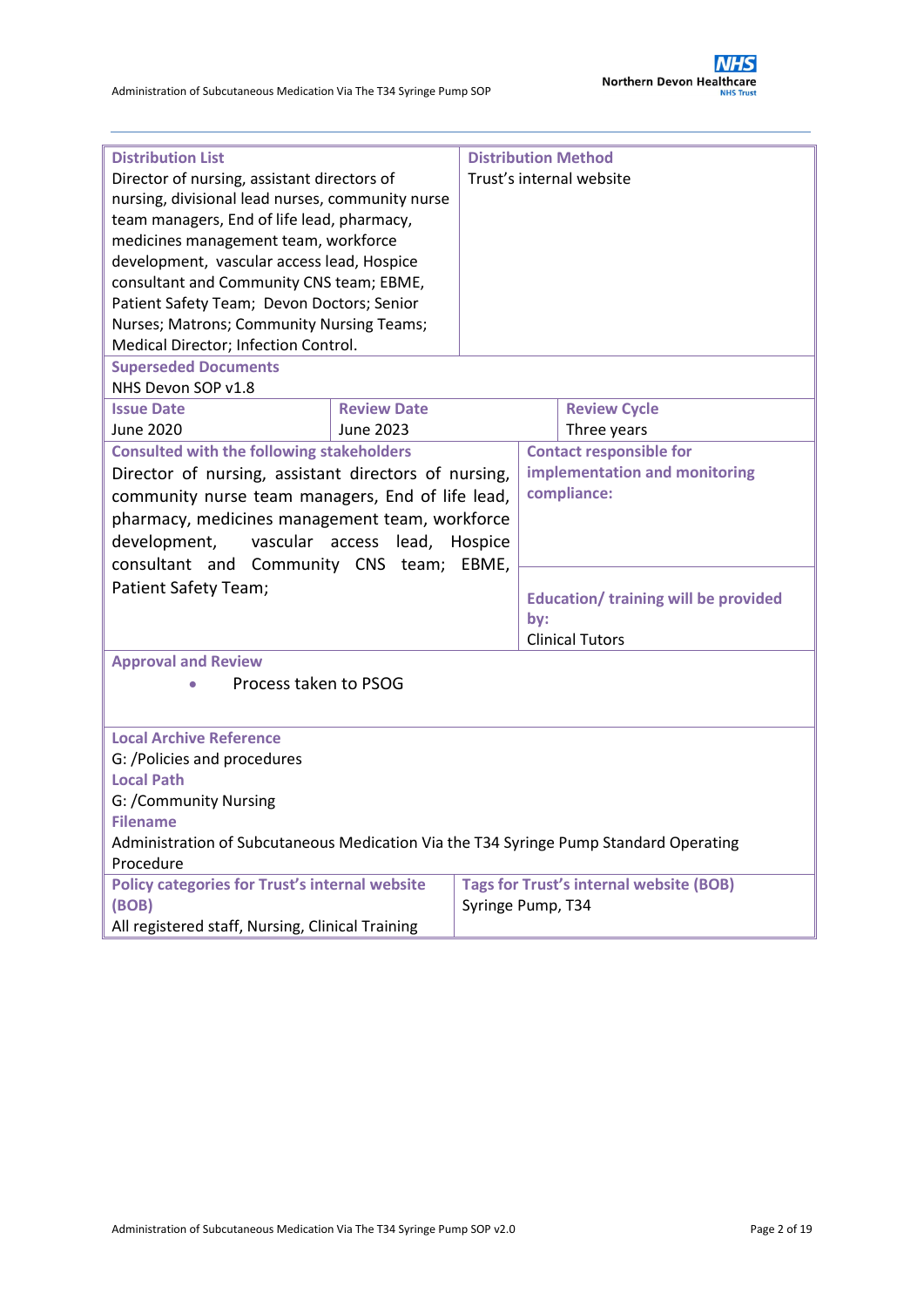## **CONTENTS**

| 1.  |                                                                                                |  |
|-----|------------------------------------------------------------------------------------------------|--|
| 2.  |                                                                                                |  |
| 3.  |                                                                                                |  |
| 4.  |                                                                                                |  |
| 5.  |                                                                                                |  |
| 6.  |                                                                                                |  |
| 7.  |                                                                                                |  |
|     | The process for Setting up a New Infusion and When a New Infusion Line and Device are          |  |
|     | The Process for Setting up a Subsequent Infusion when the Infusion Line and Cannula are Intact |  |
| 8.  |                                                                                                |  |
|     |                                                                                                |  |
|     |                                                                                                |  |
| 9.  |                                                                                                |  |
|     |                                                                                                |  |
|     | Discontinuing a syringe pump when the patient dies whilst the syringe pump is running: 15      |  |
| 10. |                                                                                                |  |
| 11. |                                                                                                |  |
| 12. |                                                                                                |  |
|     |                                                                                                |  |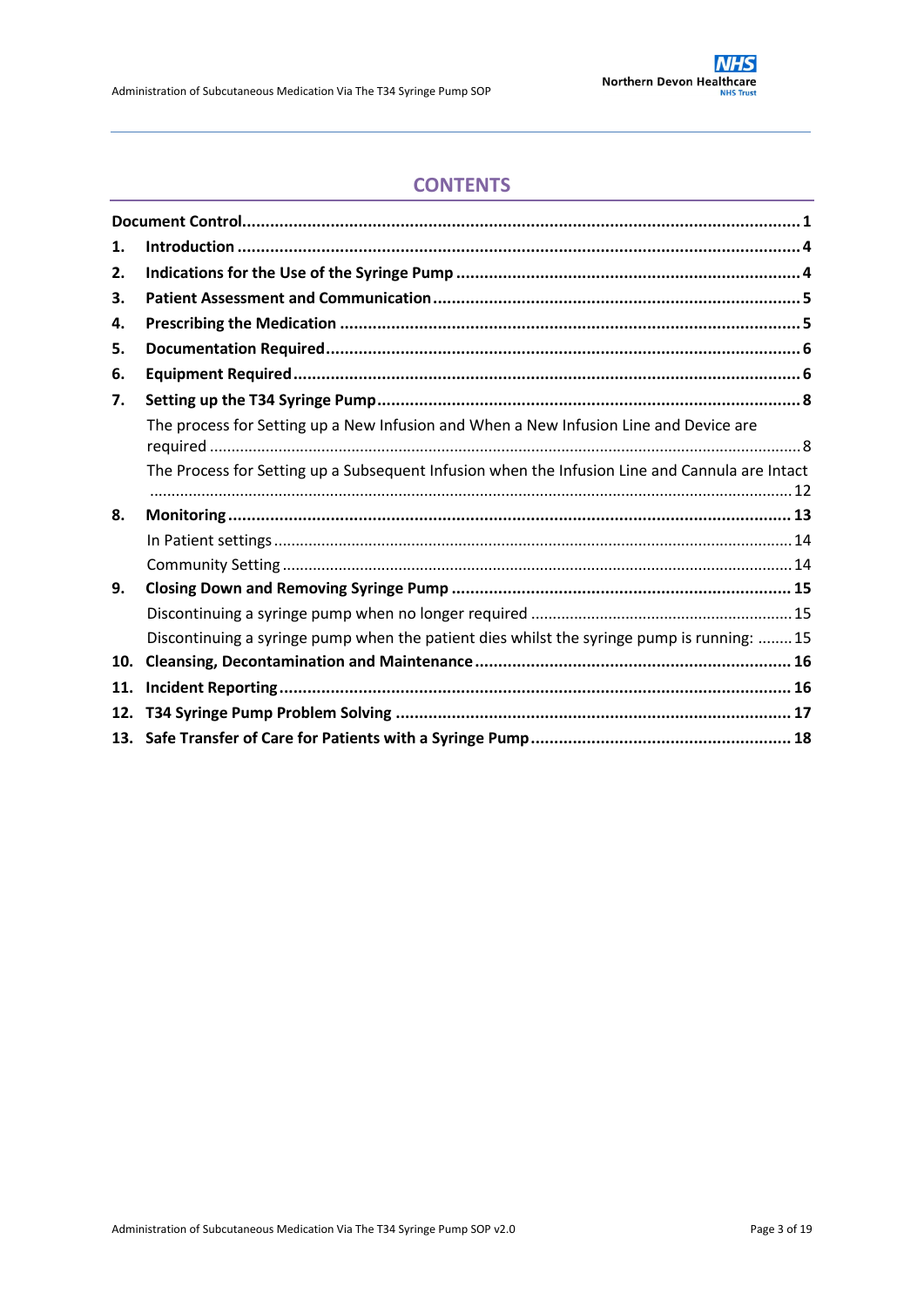### <span id="page-3-0"></span>**1. Introduction**

- **1.1.** The syringe pump was developed in 1979 for use in treating Thalassaemia (Wright & Callan, 1979). The use of a portable battery operated syringe pump for subcutaneous medications is now a well-established technique in the delivery of medication by a subcutaneous route.
- **1.2.** The T34 is a small, lightweight, ambulatory battery operated infusion pump which will deliver a measured volume of medication(s) over a 24 hour period via a subcutaneous route to a patient for whom oral administration would be problematic. The pump is programmed in millilitres per hour thereby, reducing the opportunity for user error and the associated possibility of under or over dose. The T34 Syringe Pump has the option for fixed (LOCK ON) or variable infusion (LOCK OFF). At this stage all Northern Devon Healthcare Trust (NDHT) T34 syringe pumps will be programmed for use with LOCK ON function only delivering infusions over a 24 hour period.
- **1.3.** NDHT is mindful that other pumps may still be used in some partner organisations. If a patient is transferred with a different pump it should be discontinued at the earliest opportunity. Guidelines for the safe transfer of care for patients with a syringe pump are included within this Standard Operating Procedure (SOP).

## <span id="page-3-1"></span>**2. Indications for the Use of the Syringe Pump**

- **2.1.** The T34 syringe pump is used to deliver medication(s) at a predetermined rate via the subcutaneous route over a 24 hour period to prevent the need for regular injections when medication cannot be swallowed or absorbed, examples are:
	- Nausea and vomiting
	- **Impaired consciousness**
	- Clients concordance/confidence, being aware that there may be mental capacity issues to be considered
	- Oral medication not tolerated, thus a switch to sub-cutaneous medication should ensure the needs are covered
	- Swallowing difficulties
	- Head and neck tumours/surgery
	- Bowel obstruction
	- Recommended route for prescribed medication
	- **•** Impaired absorption
- **2.2.** This is not an exhaustive list.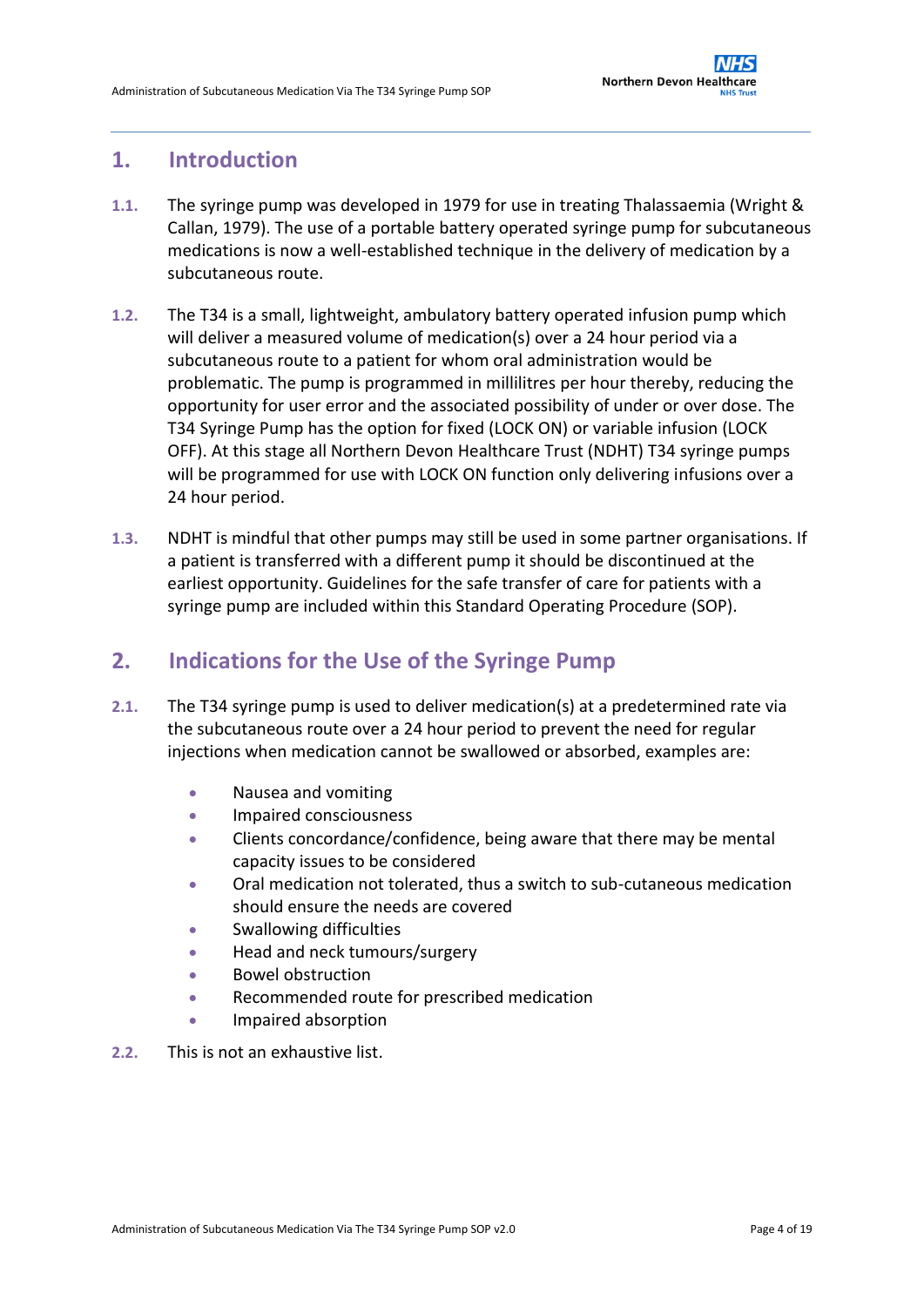## <span id="page-4-0"></span>**3. Patient Assessment and Communication**

- Prior to commencing a syringe pump a full holistic assessment of the patient and clinical needs must be made. The indication for the use of a syringe pump should be clearly and accurately documented in the patient's records. The decision to commence a syringe pump must be agreed with the prescriber, nurse on duty and the patient and/or carer. A full explanation about what a syringe pump is, how it works and why its use is indicated should be discussed with the patient and his/her carers. Informed consent should be gained and documented as per the Consent Policy, NDHT.
- Where appropriate discussion with patient, family and medical practitioner for the need of a Treatment Escalation Plan or Advanced Care Planning should be considered.
- There are situations where a syringe pump is used for short-term symptom control, both in palliative and non-palliative patients. The aim would be for the pump to be discontinued and necessary medication switched to oral or other appropriate routes, e.g. transdermal patches. This should be explained to the patient and his/her carers.
- In the event of a patient who is unable to give consent the nurse will act in the best interest of a patient in conjunction with the Medical Practitioner and following discussion with family and carers in line with the Mental Capacity Act (2005) and evidenced within the clinical records.
- Consideration should be given to whether the patient requires any bolus injections at the time of commencing a syringe pump prior to the medication in the pump taking effect (4 hours for optimum dose to take effect).
- The patient/carer should be offered the NDHT syringe pump information leaflet and advice given regarding general care of the syringe pump and to avoid exposure to excessive sunlight and moisture. If the patient is within the community setting then the patient and/or carer must have information to know when it is appropriate to contact a Registered Nurse or Medical Practitioner and appropriate contact numbers.

[http://www.northdevonhealth.nhs.uk/wp](http://www.northdevonhealth.nhs.uk/wp-content/uploads/2016/09/the_mckinley_t34_syringe_pump.pdf)[content/uploads/2016/09/the\\_mckinley\\_t34\\_syringe\\_pump.pdf](http://www.northdevonhealth.nhs.uk/wp-content/uploads/2016/09/the_mckinley_t34_syringe_pump.pdf)

## <span id="page-4-1"></span>**4. Prescribing the Medication**

**4.1.** Guidance on prescribing can be sourced from the following link:

[http://www.northdevonhealth.nhs.uk/new/wp-content/uploads/2012/04/Medicines-Policy-](http://www.northdevonhealth.nhs.uk/new/wp-content/uploads/2012/04/Medicines-Policy-V1-0-26May15-BOB-Version.pdf)[V1-0-26May15-BOB-Version.pdf](http://www.northdevonhealth.nhs.uk/new/wp-content/uploads/2012/04/Medicines-Policy-V1-0-26May15-BOB-Version.pdf)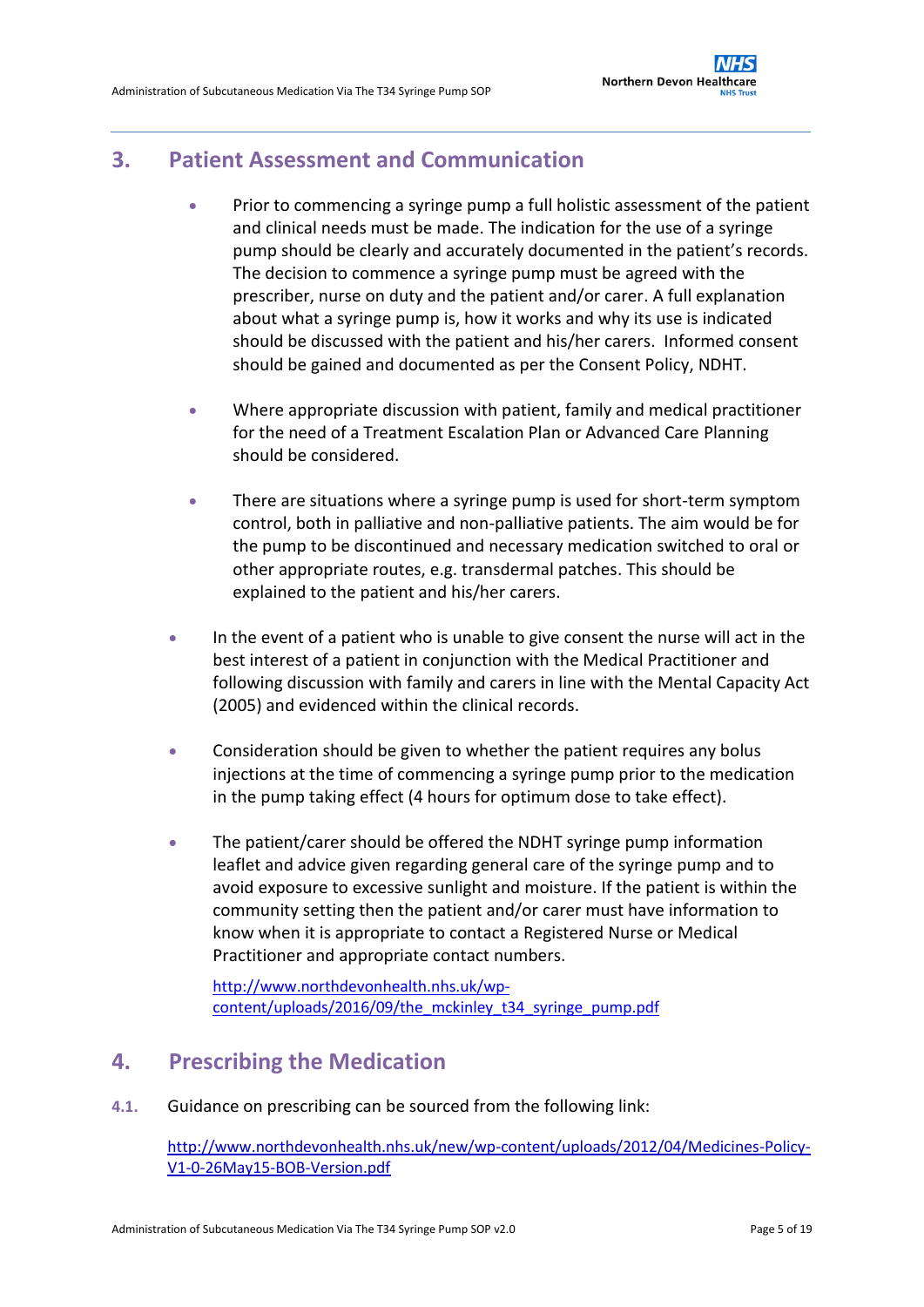<https://www.medicinescomplete.com/mc/bnf/current/> <http://www.northeast.devonformularyguidance.nhs.uk/>

**4.2.** Further information is available on BOB via the Specialist Palliative Care team page including: Symptom Management Guidelines see below.

[http://ndht.ndevon.swest.nhs.uk/palliative-care-and-macmillan-nursing/symptom](http://ndht.ndevon.swest.nhs.uk/palliative-care-and-macmillan-nursing/symptom-management-guidelines/)[management-guidelines/](http://ndht.ndevon.swest.nhs.uk/palliative-care-and-macmillan-nursing/symptom-management-guidelines/)

## <span id="page-5-0"></span>**5. Documentation Required**

- **5.1.** Ensure all NDHT required documentation is available including:
- **5.2.** A Prescription and Medication Administration Record (Acute) or Authority to Administer Medication prescription (Community) to include:
	- Patient full name, address, date of birth and NHS number or unique identification number
	- Generic name of the medicine(s) to be used in the syringe pump which should be legible, in capital letters and using black or dark ink
	- The pharmaceutical form of the medicine
	- The dose in metric units
	- The appropriate diluents, name, volume and number of ampoules
	- Route and duration of administration i.e. subcutaneous infusion by syringe pump over 24 hours
	- As required doses for anticipated symptom control
	- Clear and legible signature of prescriber, together with printed name
	- All prescriptions for Controlled Drugs must comply with the requirements of the Misuse of Drugs Act 1971 (see British National Formulary guidance on Prescribing)
	- In an in-patient setting the standard medication charts are used by all prescribers and the procedures for recording of ampoules follow the medicines management policy
	- Community staff use the pre-printed syringe pump care plan and NDDH staff complete the additional needs section of the in-patient care plan

## <span id="page-5-1"></span>**6. Equipment Required**

- **6.1.** For further advice refer to the SOP for the preparation of injectable medicine
	- All T34s are labelled with a 'licence until date'. If expired please do not use this pump and return to EBME for servicing. It is the users' responsibility to check this before use. Ensure a lockable plastic case with appropriate key is available.
	- A disposable carrying cover to be available from web basket to protect from exposure to excessive sunlight if required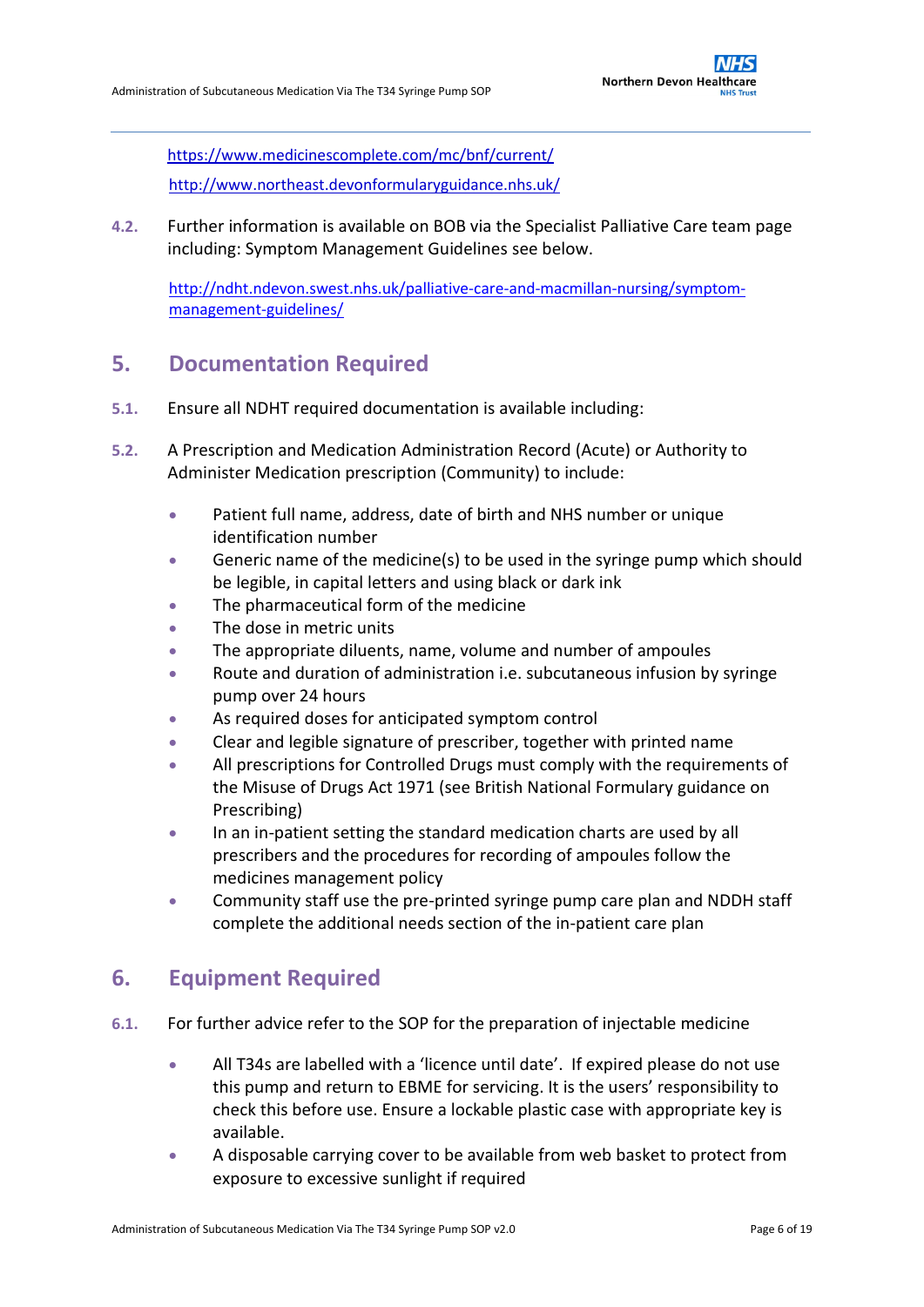- Only 9 volt alkaline batteries should be used with the T34, specifically ones labelled with the international marking code 6LR61 which will be clearly displayed on the battery. Not all alkaline batteries are the same and the 6LR61 code is important. The recommended battery is a Duracell plus MN1604 or the Panasonic power line. Non alkaline batteries must NOT be used. Two of the recommended batteries should be available. Please note that with normal use a battery is expected to last 3-4 days depending on the number of times the display function keys are accessed
- Saf–T–Intima 24GA yellow needle free infusion device, single lumen, should be in use across all NDHT sites unless a clear, documented rationale indicating the choice of a different infusion device is present. The use of this needle free prevention device will reduce the risk associated with needle stick injury and metal allergies.
- Use appropriate skin preparation swab
- Non-sterile gloves for preparing medication and inserting Saf-T- Intima
- Ensure that the pump is switched off and battery removed for 30 seconds before cleaning and allow to dry before use
- Syringe Extension Set Non-DEHP, Latex Free w/anti-siphone, anti-reflux valve, female luerlock, length: c.100cm, Diameter: 0.5X3mm (inner X outer) Priming Vol: c.0.5ml should be used unless a documented risk assessment indicates a different line. This is the preferred extension line to be used across all NDHT to minimise volume in the line
- BD Plastipak 10ml or 20ml sterile luer-lock syringe should be used unless a clear, documented rationale indicates the use of a different luer-lock syringe is to be used.
- Ensure injectable medication syringe(s) are chosen to avoid error when a patient is also receiving enteral/oral – medication via oral/enteral syringes
- Sterile needles for drawing up medication
- Please note that a 30ml or 50ml luer-lock syringe may be used with the T34 syringe pump. However, the lockable case cannot be used when either syringe is in place. The maximum volume of fluid that can be drawn up is 34ml. A 50ml syringe MUST only be used following a clear, documented rationale and liaison with local palliative care teams, pharmacist or medicines practice facilitator
- There are large lockable cases that can be purchased from CME Medicalcontact EBME if one is required. Currently NDHT do not have these is stock.
- Prescribed medication required and prescribed diluents. Check the integrity of packaging and expiry dates on all medications and diluents
- Drug additive label
- **•** Occlusive dressing: IV 3000 to be used
- Ward staff use a checklist to record the asset number of the pump; date and time set up; medications used; volumes; battery strength; and timed checks
- Disposal of equipment in accordance with Waste Management Policy [http://ndht.ndevon.swest.nhs.uk/wp-content/uploads/2010/04/Waste-Management-](http://ndht.ndevon.swest.nhs.uk/wp-content/uploads/2010/04/Waste-Management-Policy-V4.0-11Apr14.pdf)[Policy-V4.0-11Apr14.pdf](http://ndht.ndevon.swest.nhs.uk/wp-content/uploads/2010/04/Waste-Management-Policy-V4.0-11Apr14.pdf)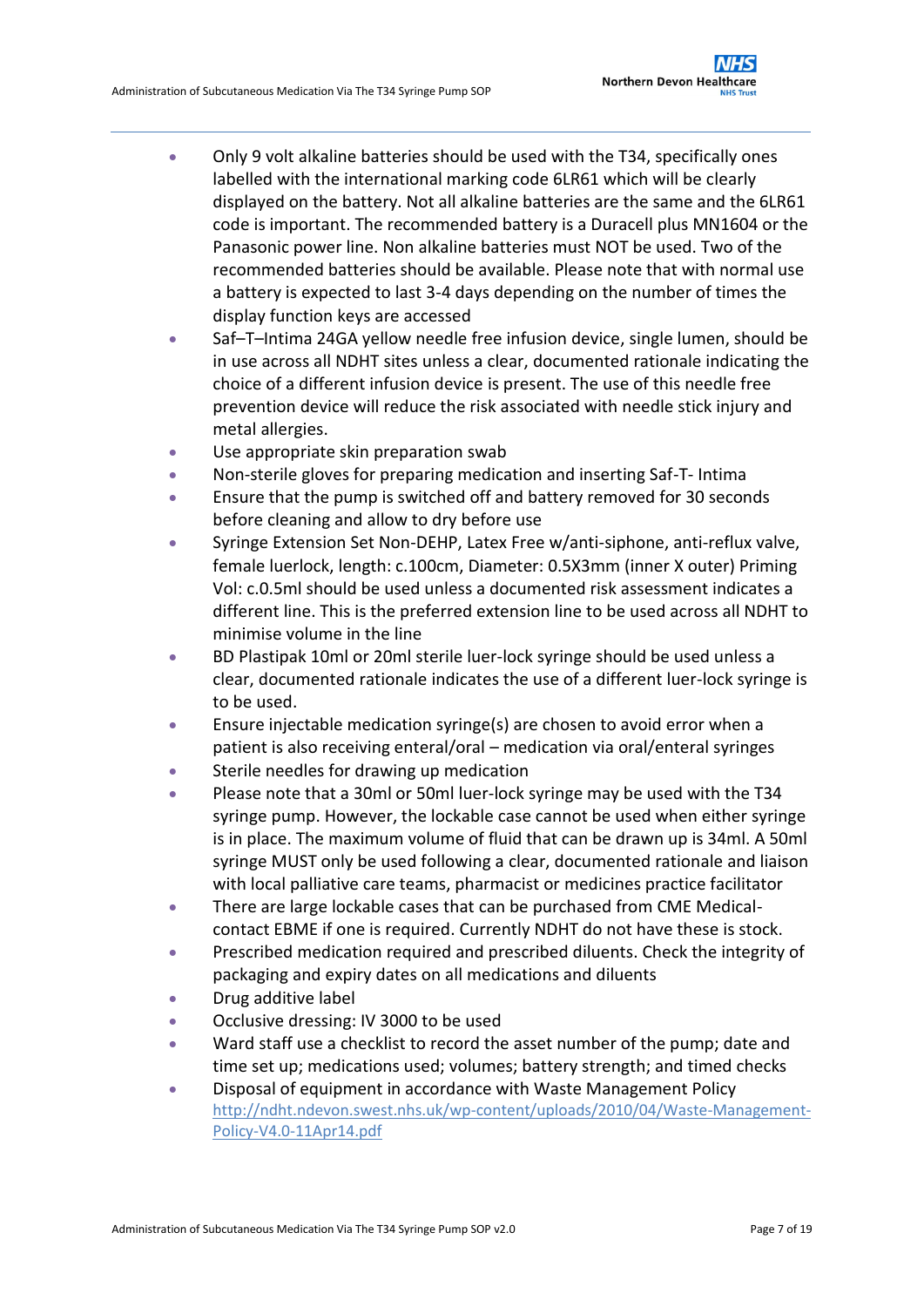## <span id="page-7-0"></span>**7. Setting up the T34 Syringe Pump**

**7.1.** Please ensure you have completed the correct training and competency to set up the T34, see Clinical Training and End of Life sites on BOB. Also ensure you have checked the policies below.

[http://www.northdevonhealth.nhs.uk/2016/08/injectable-medicines-policy-prescribing](http://www.northdevonhealth.nhs.uk/2016/08/injectable-medicines-policy-prescribing-preparing-and-administering-injectable-medicines-policy/)[preparing-and-administering-injectable-medicines-policy/](http://www.northdevonhealth.nhs.uk/2016/08/injectable-medicines-policy-prescribing-preparing-and-administering-injectable-medicines-policy/)

<http://www.northdevonhealth.nhs.uk/2012/04/medicines-policy/>

<http://www.northdevonhealth.nhs.uk/2018/02/unlicensed-medicines-policy/>

**7.2.** The setting up of a syringe pump is an Aseptic Non Touch Technique as per the Infection Control Precautions Policy.

[http://www.northdevonhealth.nhs.uk/2012/10/infection-prevention-control-operational](http://www.northdevonhealth.nhs.uk/2012/10/infection-prevention-control-operational-policy/)[policy/](http://www.northdevonhealth.nhs.uk/2012/10/infection-prevention-control-operational-policy/)

- **7.3.** Please note that the process is different when setting up:
	- An infusion for the first time, when a new infusion line and infusion device is required
	- Subsequent infusions, when the infusion line and cannula are intact
- **7.4.** Step by step guide for both processes are detailed below. It is recommended that the laminated T34 user guides are stored with each syringe pump, where available.

<span id="page-7-1"></span>**The process for Setting up a New Infusion and When a New Infusion Line and Device are required**

- Explain the rationale for the procedure to the patient/carer
- **•** Provide the opportunity for patient/carer to express concerns/ask questions. Check patient identifiers and allergy status
- Gain and document consent or consider best interest decision
- **•** Provide NDHT patient syringe pump information leaflet
- Check the prescribed medication, including expiry dates against the Prescription and Medication Administration Record/Authority to Administer Medication prescription. Reflect on own clinical and pharmaceutical knowledge of the medication prescribed for use within the syringe pump or any prescribed bolus/stat doses. The registered nurse has accountability to ensure that all the medication she/he administers is suitable for the route intended and within an appropriate dose range and in accordance with clinical need.
- Draw up the prescribed medication and diluents in the appropriate size syringe using the filter or non-filter and blunt needle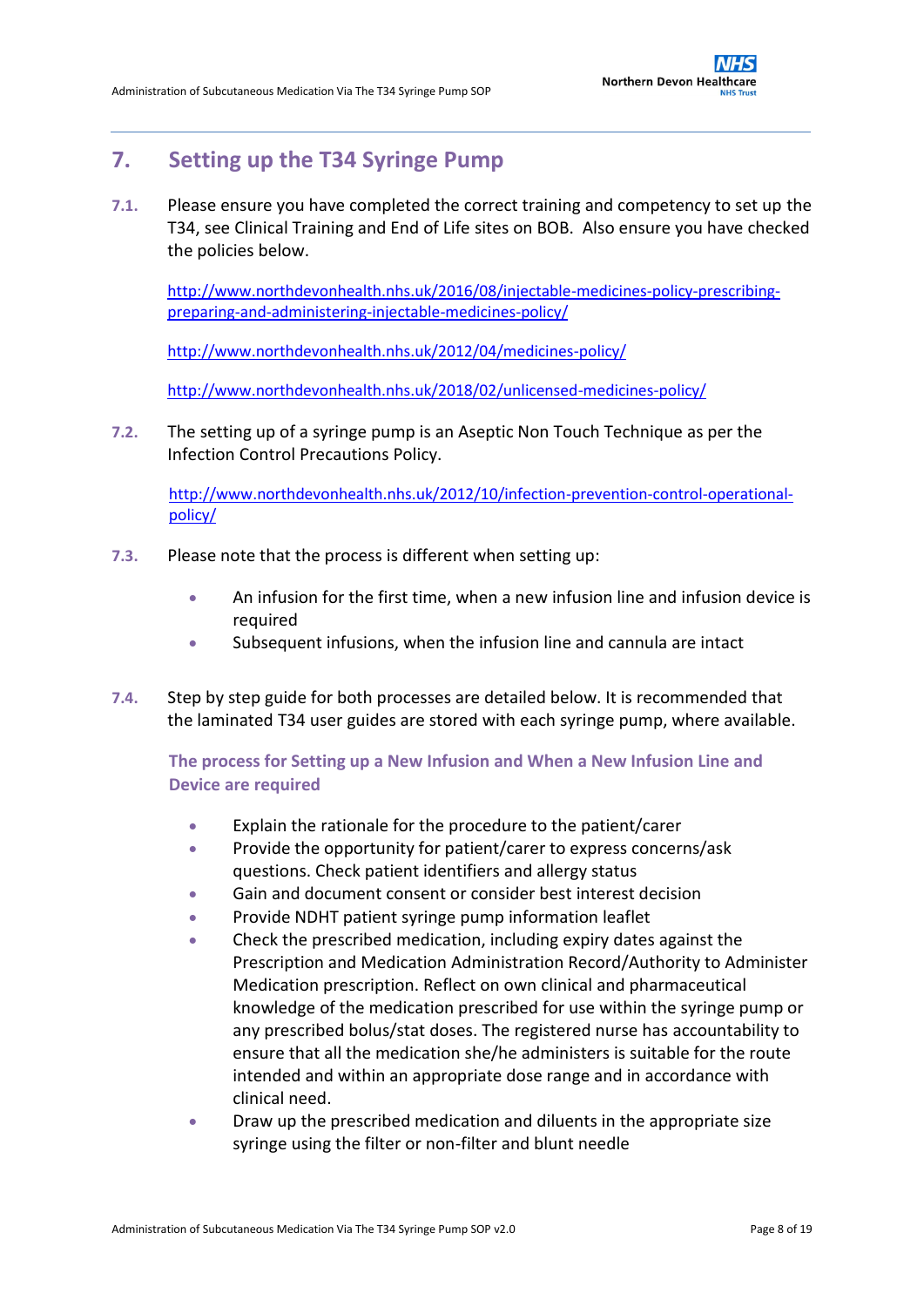- It is considered best practice to make the solution as dilute as possible to reduce the likelihood of drug incompatibility and minimise site irritation. Therefore use diluent to draw fluid volume up to:-
	- 10ml in a 10ml syringe
	- **17ml in a 20ml syringe**
- 24ml in a 30ml syringe it should be noted that these syringes do not fit within the clear plastic case so should be used with caution.
- 34mls in a 50ml syringe  $-$  it should be noted that these syringes do not fit within the clear plastic case so should be used with caution.
- The solution in the syringe should be clear and free from precipitation and/or crystallisation
- Attach a completed medication additive label to the syringe. All sections must be completed clearly in black ink, take care not to obscure the scale on syringe or the sensor on the barrel clamp. Under no circumstances must an unlabelled syringe be fitted to a syringe pump
- Dispose of all ampoules and additional equipment used at this stage in a NDHT approved waste disposal container and in accordance with NDHT Waste Management Policy

[http://ndht.ndevon.swest.nhs.uk/wp-content/uploads/2010/04/Waste-](http://ndht.ndevon.swest.nhs.uk/wp-content/uploads/2010/04/Waste-Management-Policy-V4.0-11Apr14.pdf)[Management-Policy-V4.0-11Apr14.pdf](http://ndht.ndevon.swest.nhs.uk/wp-content/uploads/2010/04/Waste-Management-Policy-V4.0-11Apr14.pdf)

- Install a 9 volt alkaline battery specifically ones labelled with the international marking code 6LR61 which will be clearly displayed on the battery. The recommended battery is a Duracell plus MN1604 or the Panasonic power line.
- **Press and hold the ON/OFF button to turn the device on and observe the** completion of the pre-programmed start-up sequence (actuator movement)
- During pre-programming, check the LCD display to confirm the default settings of the device. Please be aware that this screen is only displayed for a few seconds
- **Press the (info) button to observe the battery power available, this must be** at least 35% for community use. Normal battery use is 3-4 days; this will depend on the number of times the display feature buttons are accessed
- Allow pre loading to complete, the actuator will always return to the pre-set position of the previous infusion
- Visually align the 3 syringe sensors to syringe and use the FF/back keys to adjust as necessary. Lift the barrel clamp and load the syringe with the flange facing downwards, replace the barrel clamp. Observe the LCD screen and confirm correct placement
- Check that the device has correctly identified the syringe brand and size, confirm by pressing YES, or use the up/down arrows to select as appropriate
- Check LCD screen for correct duration and volume of infusion

#### **DO NOT PRIME THE LINE AT THIS STAGE**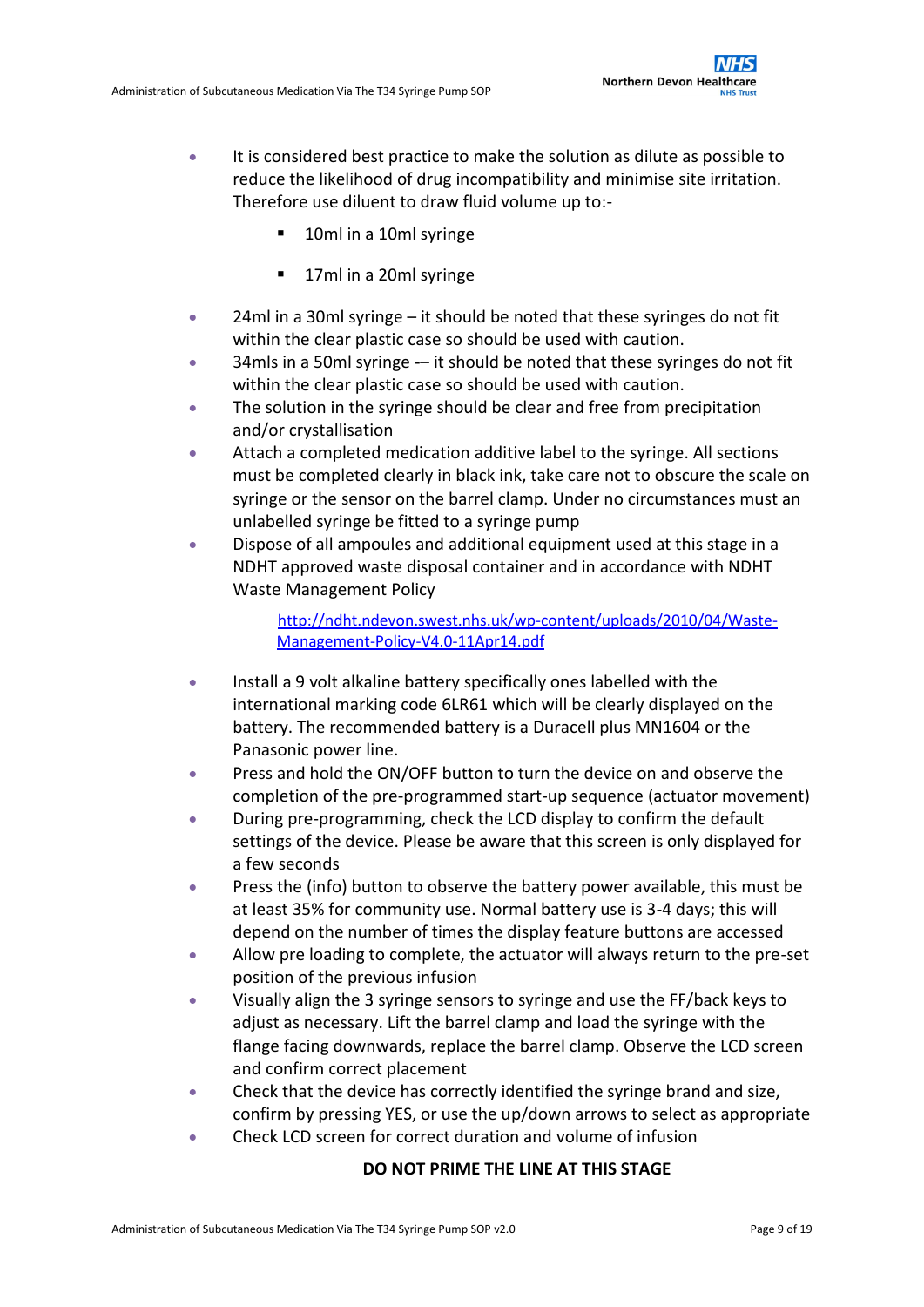- Lift and turn the barrel clamp arm to remove the prepared syringe from the pump. Replace the barrel clamp
- Connect the infusion line to the prepared luer-lock syringe
- Gently prime the infusion line
- Visually align the 3 syringe sensors to syringe and use the FF/back keys to adjust as necessary, lift the barrel clamp and re-load the syringe. Replace the barrel clamp, observe the LCD screen and confirm correct placement
- Check that the device has correctly identified the syringe brand and size, confirm by pressing YES, or use the up/down arrows to select as appropriate
- Select appropriate subcutaneous infusion site ensuring sites are regularly rotated. The following sites are the most commonly used as there tends to be more subcutaneous fat present:
	- Anterior aspect of upper arms
	- **Anterior chest wall**
	- **Anterior abdominal wall**
	- Anterior aspect of upper thigh
	- Scapula area
- **7.5. The following sites are contraindicated. There is a need to avoid the following areas:**
- **Any area affected by oedema/lymphoedema because absorption is affected and risk of infection**
- **Areas of damaged skin for example: broken, reddened or bruised skin, area of indentation or pressure area**
- **Any area that has recently received or is currently receiving radiotherapy**
- **Any area over a bony prominence or near a joint as there is little subcutaneous tissue and can easily be dislodged**
- **7.6.** Following universal precautions and using a clean technique, prepare the skin
	- Use appropriate skin preparation swab for 30 seconds and allow to air dry. Please refer to current NDHT Infection Control Policy for further guidance
	- Hold Saf-T-Intima straight and rotate the white safety shield to loosen the needle
	- Check if the needle bevel is facing up
	- Grasp the pebbled side of wings, pinching firmly. Grasp the skin firmly but gently and insert the cannula at a 45 degree angle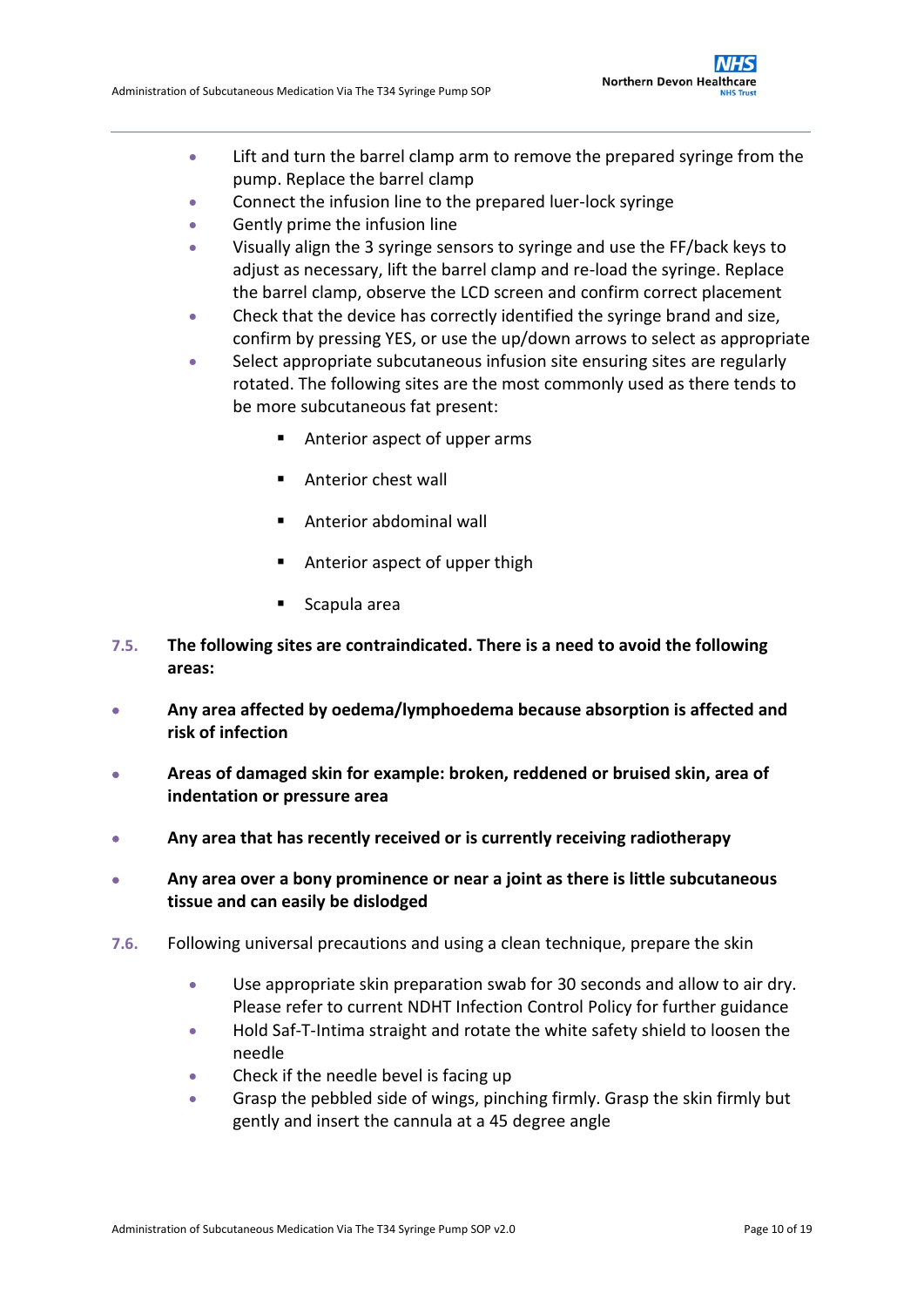- Gently hold the wings of the Saf-T-Intima in place and grasp the white shield and pull in a straight continuous motion, the shield will come off, exposing an injectable bung adapter
- Apply occlusive dressing IV 3000
- Dispose of the shield containing the retraced needle and all remaining waste and equipment used in accordance with NDHT Waste Management Policy
- Connect the prepared/primed T34 syringe pump and infusion line to the Saf-T-Intima
- The screen will be displaying 'Press YES to Resume, NO for New Syringe'. Press YES to resume the same programme as pressing NO will delete the programme and recalculate what is left in the syringe over the default duration 24hrs
- Check LCD screen for correct duration and volume of infusion
- Please note that the volume and duration will be different due to priming the line, however, the rate will be the same
- Press YES to confirm and YES to start the infusion
- **Ensure pump delivering is displayed on screen. The green light will flash** intermittently
- Where a documented risk assessment indicates a different infusion device please refer to manufactures guidance
- Complete all documentation referring and adhering to NDHT Clinical Records Policy and The Nursing and Midwifery Council. The Code; Professional standards of practice and behaviour for nurse and midwives (2015)

### **Bolus Doses**

**7.7.** Bolus doses of medication are to be given via a second Saf-T-Intima.

### **Keypad Lock**

**7.8.** The T34 allows all users to lock the operation of the keypad during infusion. This function can be used to prevent tampering with the device.

### **To Activate the Keypad Lock**

**7.9.** With the pump infusing press and hold the (info) key until the screen displays a 'progress' bar moving from left to right. Hold the key until the bar has moved completely across the screen and a beep is heard to confirm the lock has been activated.

#### **To De-Activate the Keypad Lock**

**7.10.** Press and hold the (info) key until the screen displays a 'progress' bar moving from right to left. Hold the key until bar has moved completely across the screen and a beep is heard to confirm the lock has been de-activated.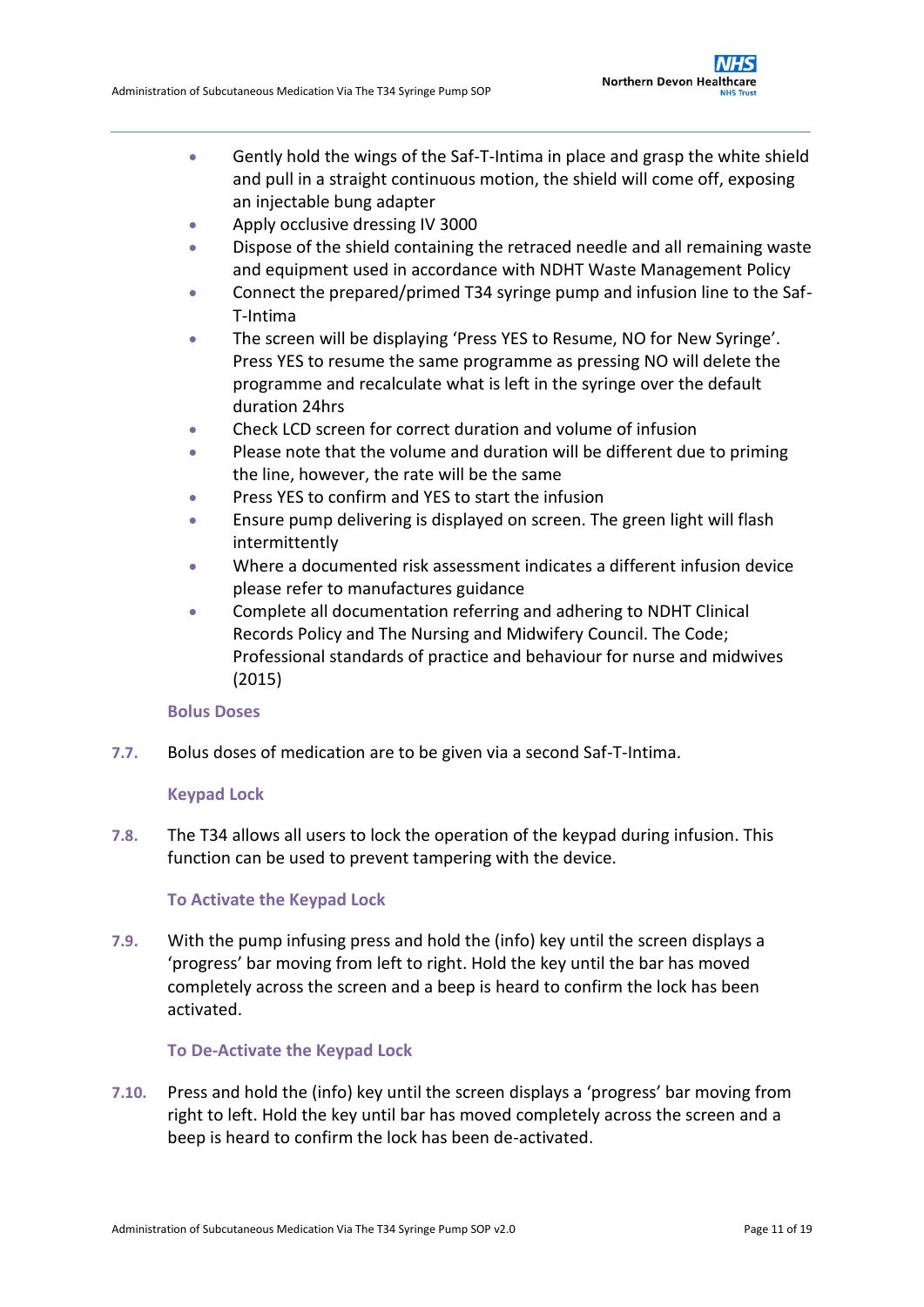**7.11.** Place the syringe pump in the lock box and lock in place. All staff including community will be issued with a key to access and lock syringe lock boxes and will be responsible for the safe keeping of the key.

## <span id="page-11-0"></span>**The Process for Setting up a Subsequent Infusion when the Infusion Line and Cannula are Intact**

- **If there is any change in the medication/s the line must be changed or any** patient discomfort re-site the Saf-T-Intima
- Lines and sites should be changed on the 5th day unless there is clear clinical indication to change before this date e.g.; inflammation at site, crystallisation in the line, this is not an exhaustive list. The line and site should be changed when there is an addition or removal of prescribed medication. If there is an increase in the dose then you should use your clinical judgement regarding changing the line and site. With any change to medication or alternation to dose in the pump consider patient symptom control and if a bolus dose is required
- Explain the rationale for the procedure to the patient/carer
- Gain and document consent / best interest decision
- **•** Provide the opportunity for patient/carer to express concerns/ask questions. Check patient identifiers and allergy status
- The solution in the syringe should be clear and free from precipitation and / or crystallisation
- Attach a completed drug additive label to the syringe. All sections must be completed clearly in black ink, take care not to obscure the scale on syringe or the sensor on the barrel clamp. Under no circumstances must an unlabelled syringe be fitted to a syringe pump
- Dispose of all ampoules and additional equipment used at this stage. NDHT approved waste disposal container and in accordance with NDHT Waste Management Policy
- Deactivate keypad lock first
- Press the (info) button to observe the battery power available, this must be at least 35% for community use. Normal battery use is 3-4 days; this will depend on the number of times the display feature buttons are accessed
- **•** Press the stop button, if infusion still running
- Lift the barrel clamp and remove the existing syringe from the device
- Visually align the 3 syringe sensors to the new prepared syringe and use the FF/back keys to adjust as necessary
- Replace the barrel clamp and observe the LCD screen and confirm correct placement
- Check that the device has correctly identified the syringe brand and size, confirm by pressing YES, or use the up/down arrows to select as appropriate
- The LCD screen will display resume or new syringe, press NO for new syringe
- Check LCD screen displays correct duration and volume of infusion
- Confirm by pressing YES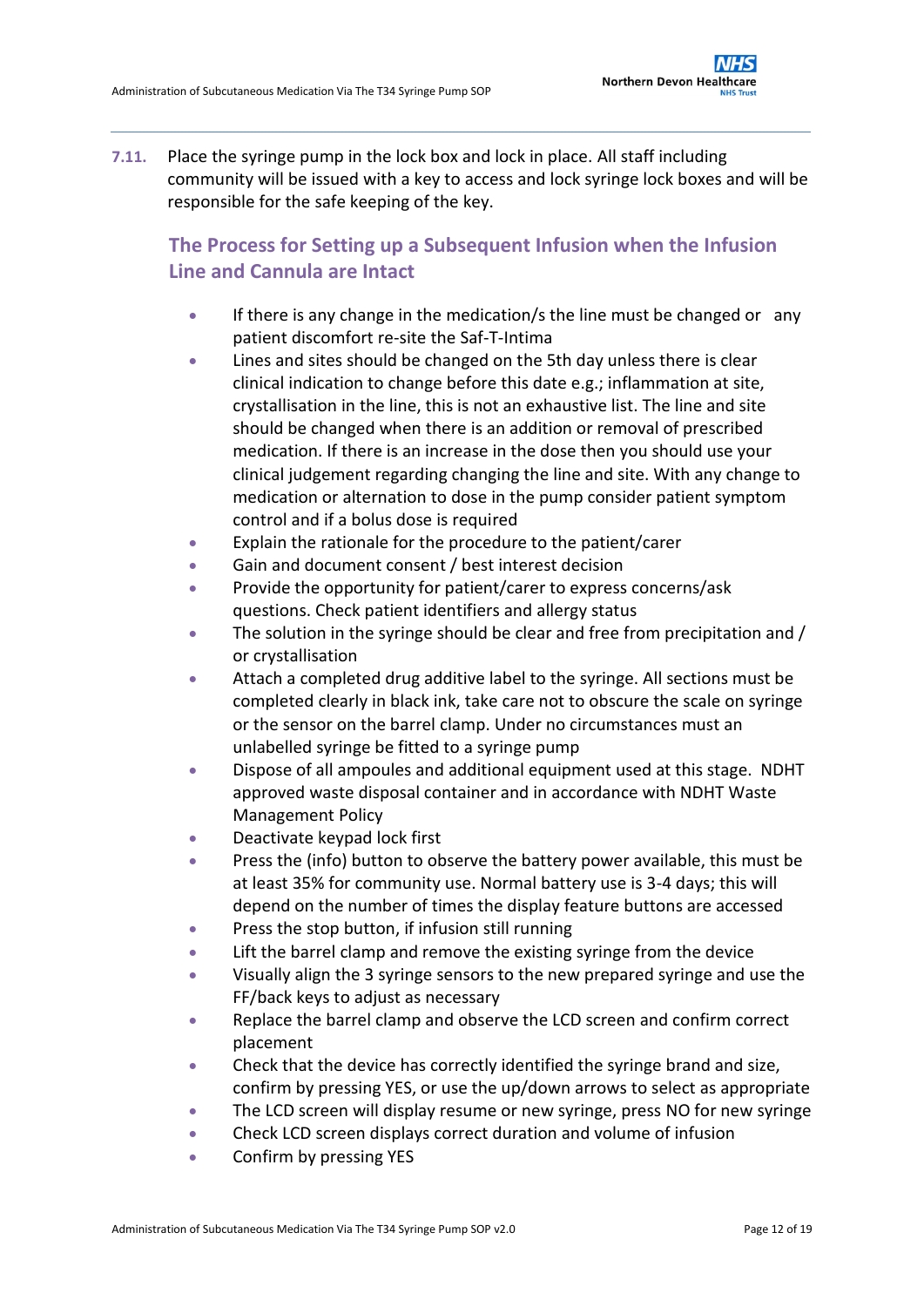- Remove the existing empty syringe from the extension line and dispose in a NDHT approved waste disposal container and in accordance with NDHT Waste Management Policy
- Attach the new filled syringe
- Press YES to start the infusion
- Dispose of all remaining waste and equipment used in accordance with the NDHT Waste Management Policy
- **Ensure pump delivering is displayed on screen. The green light will flash** intermittently
- Complete all documentation referring and adhering to NDHT Clinical Records Policy and the Nursing and Midwifery Council. The Code: Professional standards of practice and behaviours for nurse and midwives - 2015

### **Keypad Lock**

**7.12.** The T34 allows all users to lock the operation of the keypad during infusion. This function can be used to prevent tampering with the device.

### **To Activate the Keypad Lock**

**7.13.** With the pump infusing press and hold the (info) key until the screen displays a 'progress' bar moving from left to right. Hold the key until the bar has moved completely across the screen and a beep is heard to confirm the lock has been activated.

#### **To De-Activate the Keypad Lock**

- **7.14.** Press and hold the (info) key until the screen displays a 'progress' bar moving from right to left. Hold the key until bar has moved completely across the screen and a beep is heard to confirm the lock has been de-activated.
- **7.15.** Place the syringe pump in the lock box and lock in place. All staff including community will be issued with a key to access and lock syringe lock boxes and will be responsible for the safe keeping of the key.

### <span id="page-12-0"></span>**8. Monitoring**

**8.1.** Individual patient assessment should determine the need to change the Saf-T-Intima.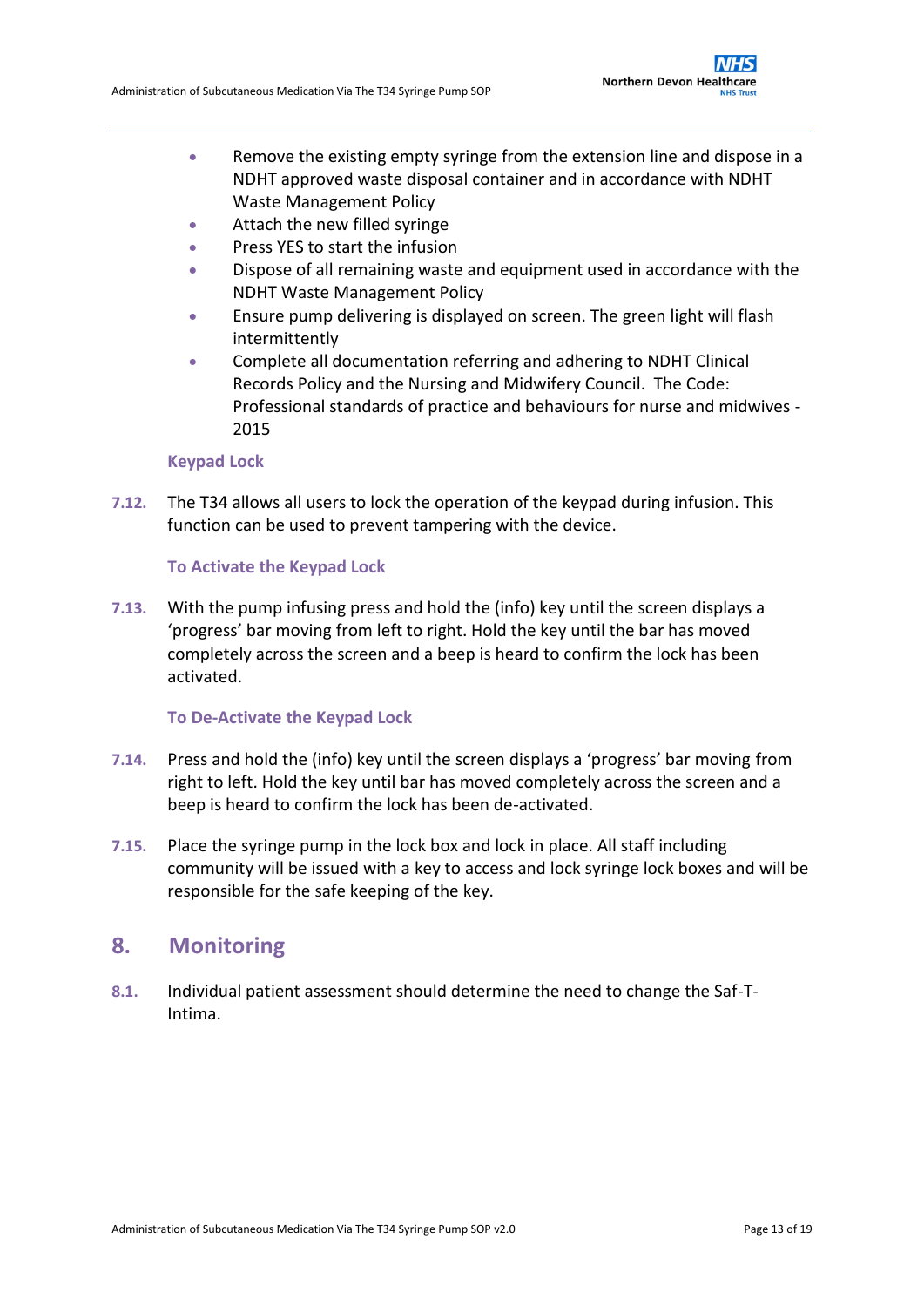- **8.2.** The site and line should be changed on the 5th day unless there is clear clinical indication to change before this date e.g.; inflammation at site, crystallisation in the line, this is not an exhaustive list. The site and line should be changed when there is an addition or removal of prescribed medication. If there is an increase in the dose then you should use your clinical judgement regarding changing the site and line. With any change to medication or alternation to dose in the pump consider patient symptom control and if a bolus dose is required. When re-sited, the cannula should be placed at least 3cm from the previous site and not near any other devices.
- **8.3.** If the syringe pump medication is likely to finish early through the line being primed or the line being re-sited it is important that this fact is documented and handed over to the nurse on the next shift or arrangements made for the next visit to take place at the appropriate time.

### **Battery Change**

**8.4.** If the keypad is locked and the battery needs to be changed while the pump is still running, this is acceptable. When switching back on, it will only allow YES to be pressed to resume the current infusion.

### **In Patient settings**

<span id="page-13-0"></span>**8.5.** After each set up an initial check must be made after 5 minutes to ensure the pump is delivering the prescribed medication and this is documented and then again at 1 hour. The minimum standard expected after this check is 4 hourly. This should be clearly documented and the patient should be checked more often as directed by the patient's clinical need, changing condition and professional judgement.

### <span id="page-13-1"></span>**Community Setting**

- Assess the patient's current status, effectiveness of symptom management and any side effects of medication
- On the Authority to Administer Medication prescription; medications are prescribed in a range in the community. Doses can be changed within this range as required by the registered nurse, following a full assessment of the patient. The reason for the change must be clearly documented and the patients General Practitioner (GP) informed of the change-**Community Only**
- After each set up an initial check must be made after 5 minutes to ensure the pump is delivering the prescribed medication and this is documented
- The pump is checked again before the nurse leaves the patients home
- At each contact with the patient the syringe pump will be checked and documentation completed
- Check insertion site for signs of redness, leakage, hardness, swelling, pain
- Observe the syringe and infusion set for kinks in the tubing, leakage precipitation, blood or discolouration of medication
- Check the syringe box is in place and lock the box with key provided.
- Check that the syringe is securely attached to the syringe driver
- Observe that the infusion is running to time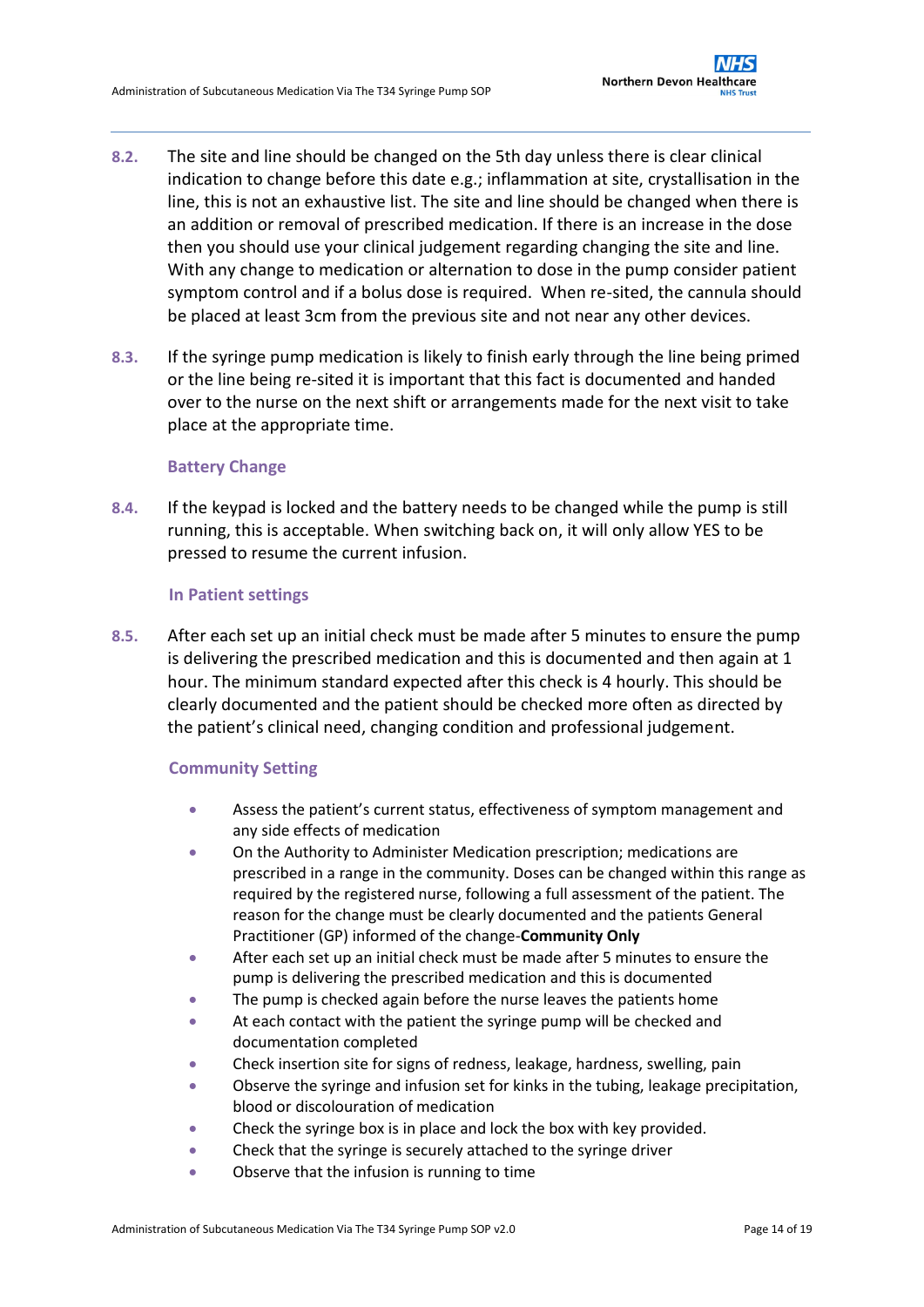## <span id="page-14-0"></span>**9. Closing Down and Removing Syringe Pump**

**9.1.** Before stopping or removing a syringe from the pump on a live patient, please ensure that the syringe is disconnected from the line so there is no risk of accidentally giving a bolus dose to the patient.

### <span id="page-14-1"></span>**Discontinuing a syringe pump when no longer required**

- When the infusion is complete and the syringe is empty the pump will stop automatically and the alarm will sound
- If the infusion is to be stopped before the syringe is empty, it should be disconnected at the syringe end from the patient for safety reasons before the syringe is taken off the pump
- If the syringe pump is no longer required for the patient, press the (info) button and record the date, time, volume infused and the volume remaining
- Press STOP to stop this infusion
- Lift barrel clamp and remove syringe. Dispose of and record any medication remaining in the syringe, in accordance with NDHT Medicines Policy, associated SOP and NDHT Waste Management Policy
- **•** Press "OFF" to turn off the syringe pump
- Remove the cannula and cover the site with a dressing
- Dispose of all remaining waste and equipment used in accordance with NDHT Waste Management Policy
- Ensure all entries are clearly documented, signed and dated in the clinical records
- Remove the battery from the syringe pump
- Clean device as per Trust Policy

## <span id="page-14-2"></span>**Discontinuing a syringe pump when the patient dies whilst the syringe pump is running:**

- **9.2.** If there are doubts about the circumstances of the death, leave the pump in place as per the verification of an expected death SOP. Contact the Line Manager/Senior Nurse/GP for advice.
- **9.3.** In a straight forward expected death situation the syringe pump and infusion set should be removed by a registered nurse only when death has been verified by an appropriately trained person.
	- Press the (info) button and record the date, time, volume infused and the volume remaining
	- **•** Press 'STOP' to stop the infusion
	- Lift barrel clamp and remove syringe. Dispose of and record any medication remaining in the syringe, in accordance with NDHT Medicines Policy, associated SOP and NDHT Waste Management Policy
	- **•** Press "OFF" to turn off the syringe pump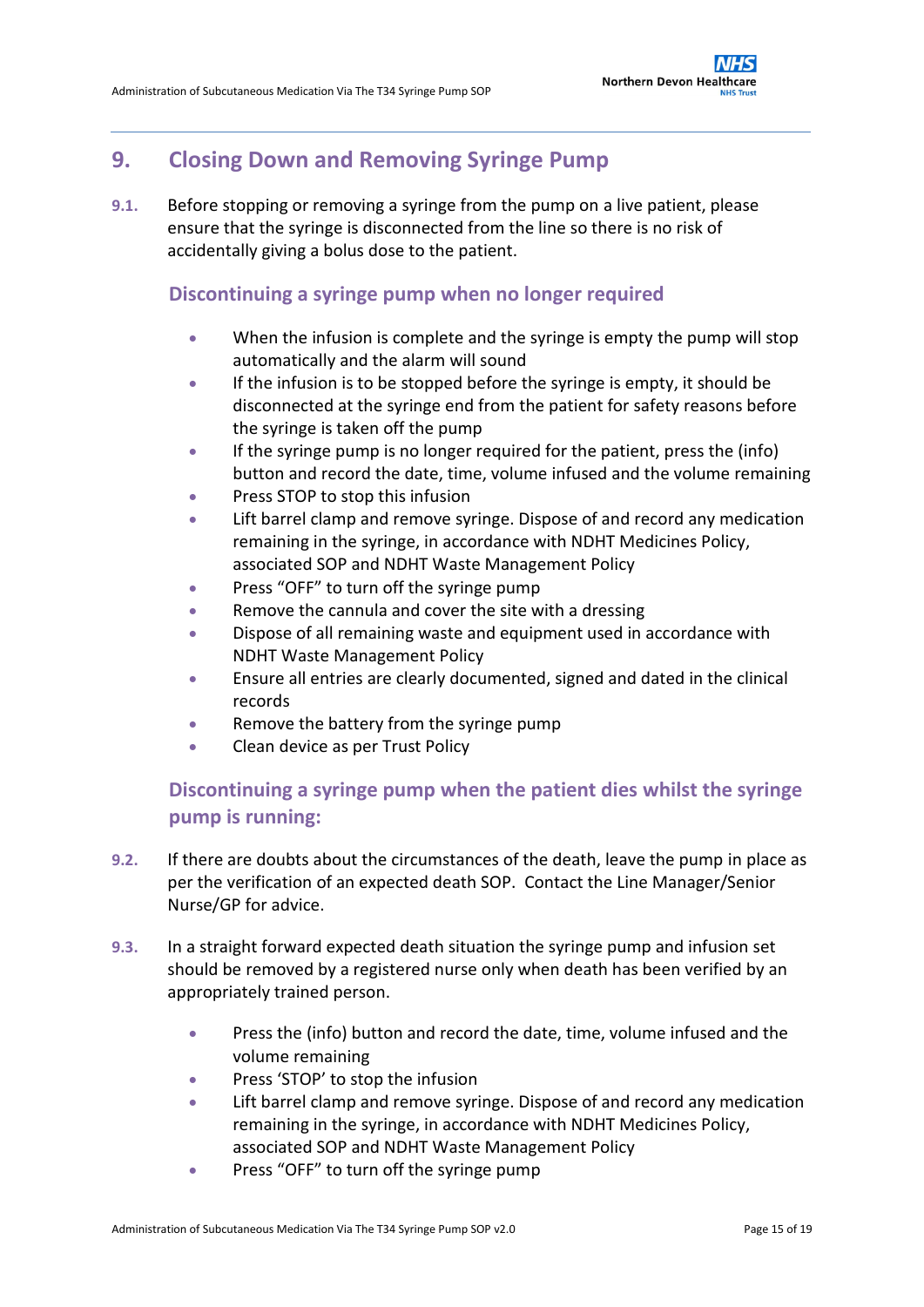- Remove the cannula and cover the site with a dressing
- Dispose of all remaining waste and equipment used in accordance with NDHT Waste Management Policy
- Ensure all entries are clearly documented, signed, dated and time
- Remove the battery from the syringe pump
- Clean device as per Trust Policy

## <span id="page-15-0"></span>**10. Cleansing, Decontamination and Maintenance**

- Ensure that the pump is switched off and battery removed for 30 seconds before cleaning and allow to dry
- Syringe pumps should be decontaminated with detergent wipes as a detergent solution may cause problems on an electrical piece of equipment
- If any additional cleansing is needed, e.g. the treads of the screws the actuator moves along, contact EBME for advice
- The pump must not be submerged in water
- In the event that the pump is accidently dropped in water, or damaged in any way it must be withdrawn from use immediately and sent to Electrical and Biomedical Engineering (EBME) for maintenance and checks
- All syringe pumps are serviced regularly according to a defined schedule and at least annually, whether used or not.
- Check that the syringe pump is well within the maintenance date before storing, if in the community. Return to EBME in NDDH.
- Returning pumps to EBME if it is a hospital T34.

## <span id="page-15-1"></span>**11. Incident Reporting**

**11.1.** Incident reporting should be done through the Datix system.

<http://www.northdevonhealth.nhs.uk/2017/11/incident-reporting-management-policy/>

### **Managing and reporting Incidents**

- **11.2.** Take immediate action to prevent further harm (e.g. make area safe, quarantine affected equipment, remove patient/employee from exposure, isolate hazard)
- **11.3.** Ensure appropriate medical assessment and treatment as necessary
- **11.4.** When the incident involves a patient, details of the incident should also be recorded in the medical/nursing records this should include the date, brief summary of the incident, who treated the patient and the outcome for the patient and Datix completed
- **11.5.** Report the incident to the person in charge, if the incident occurs out of hours this will be the on call clinician/manager
- **11.6.** Ensure Duty of Candour has been met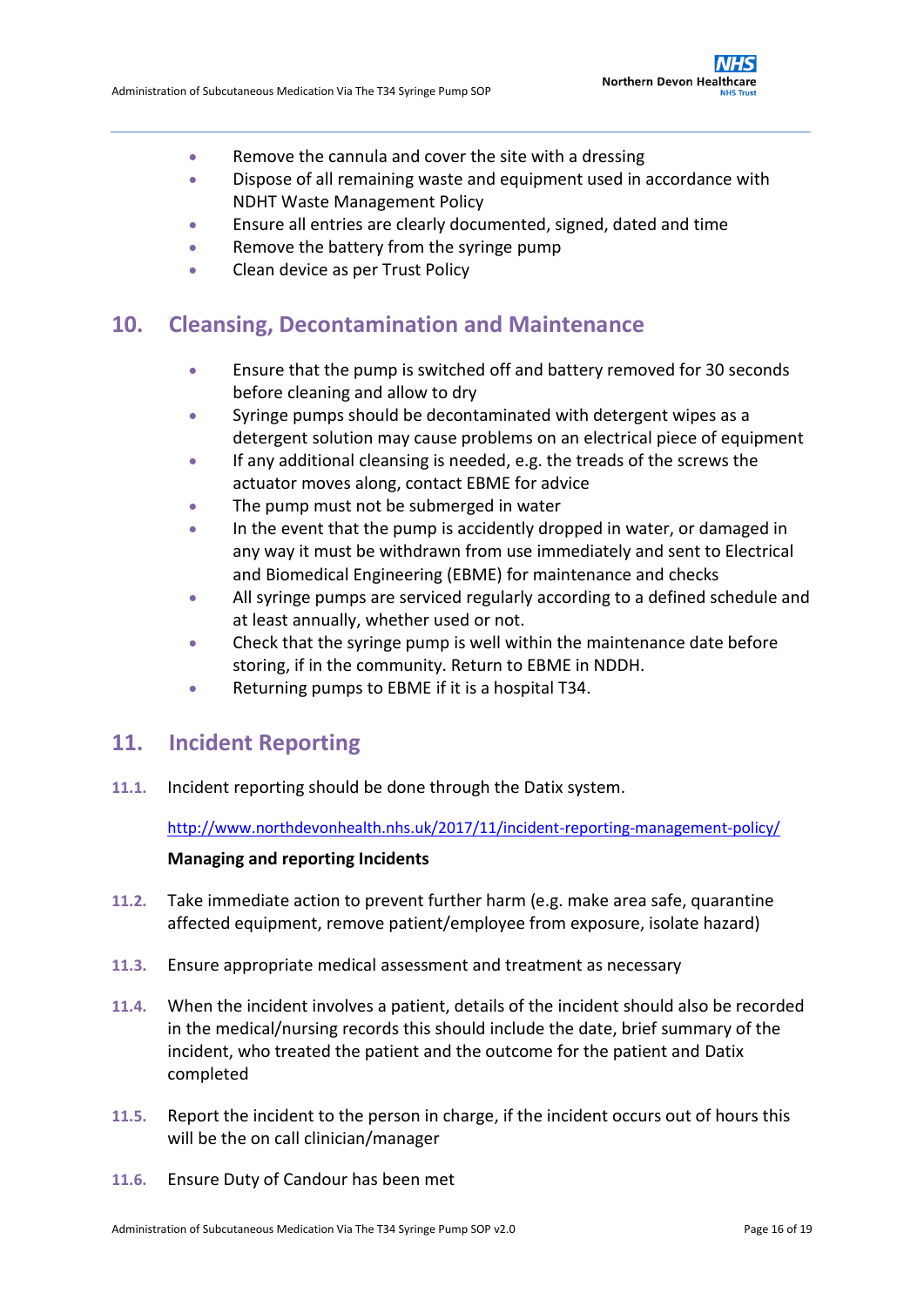### **11.7.** If a medication error has occurred the SOP relating to medication errors should be followed:

[http://www.northdevonhealth.nhs.uk/wp-content/uploads/2016/07/Medication Incidents-](http://www.northdevonhealth.nhs.uk/wp-content/uploads/2016/07/Medication%20Incidents-SOP-v1.4-25Jul2016-FINAL.pdf)[SOP-v1.4-25Jul2016-FINAL.pdf](http://www.northdevonhealth.nhs.uk/wp-content/uploads/2016/07/Medication%20Incidents-SOP-v1.4-25Jul2016-FINAL.pdf)

## <span id="page-16-0"></span>**12. T34 Syringe Pump Problem Solving**

| Problem                                                                                                                                                                                                                                                                                                | <b>Possible Cause</b>                                                                            |                                                                                                                                                                               | <b>Action</b>                                                                                                   |  |  |
|--------------------------------------------------------------------------------------------------------------------------------------------------------------------------------------------------------------------------------------------------------------------------------------------------------|--------------------------------------------------------------------------------------------------|-------------------------------------------------------------------------------------------------------------------------------------------------------------------------------|-----------------------------------------------------------------------------------------------------------------|--|--|
| The pump will not start or has<br>powered off                                                                                                                                                                                                                                                          | No battery present.<br>Battery installed incorrectly<br>Battery level very low<br>Pump is faulty |                                                                                                                                                                               | Insert a battery<br>Realign battery terminals<br>Insert a new battery<br>Service required                       |  |  |
| The infusion seems to be going<br>to quickly                                                                                                                                                                                                                                                           | Wrong syringe brand confirmed<br>during set up<br>Pump faulty or incorrectly<br>calibrated       |                                                                                                                                                                               | Retrain user to prevent a<br>repeat of the incident, and<br>report as incident.<br>Service calibration required |  |  |
| The pump has stopped before<br>emptying the syringe                                                                                                                                                                                                                                                    | Alarm state has occurred                                                                         |                                                                                                                                                                               | Check the alarm condition and<br>resolve                                                                        |  |  |
| <b>Alarms</b>                                                                                                                                                                                                                                                                                          |                                                                                                  |                                                                                                                                                                               |                                                                                                                 |  |  |
| When an alarm is activated:<br>The infusion stops<br>$\bullet$<br>An audible alarm sounds<br>$\bullet$<br>Keypad LED turns to red<br>٠<br>LCD screen displays a text message and<br>instructions to help identify the cause                                                                            |                                                                                                  | How to resolve the cause of an alarm condition:<br>Before trouble shooting or solving any alarm<br>press YES to acknowledge and silence the alarm<br>or follow screen message |                                                                                                                 |  |  |
| Near End Infusion nearly complete, this is an alert only and the infusion does not stop                                                                                                                                                                                                                |                                                                                                  |                                                                                                                                                                               |                                                                                                                 |  |  |
| Low Battery Prepare to change the battery, this is an alert only and the infusion does not stop                                                                                                                                                                                                        |                                                                                                  |                                                                                                                                                                               |                                                                                                                 |  |  |
| Occlusion Check the infusion line is not trapped, kinked or clamped at any point and when satisfied<br>press YES to restart the infusion. If the alarm repeats and there is no physical sign of any obstruction,<br>press ON/OFF power the pump off, re-site the line and seek assistance as required. |                                                                                                  |                                                                                                                                                                               |                                                                                                                 |  |  |
| Syringe Displaced Syringe is not fitted correctly/displaced. On screen message identifies which<br>sensor to check.                                                                                                                                                                                    |                                                                                                  |                                                                                                                                                                               |                                                                                                                 |  |  |
| Pump Paused Too Long Left in stopped or program mode for 2 minutes without a key press. If pump<br>has been accidently stopped press YES to restart or finish the programming.                                                                                                                         |                                                                                                  |                                                                                                                                                                               |                                                                                                                 |  |  |
| Syringe Empty End of program. Press ON/OFF to power off the pump.                                                                                                                                                                                                                                      |                                                                                                  |                                                                                                                                                                               |                                                                                                                 |  |  |
| End Battery Change battery now and restart the infusion. Turn pump on, confirm syringe and<br>resume infusion.                                                                                                                                                                                         |                                                                                                  |                                                                                                                                                                               |                                                                                                                 |  |  |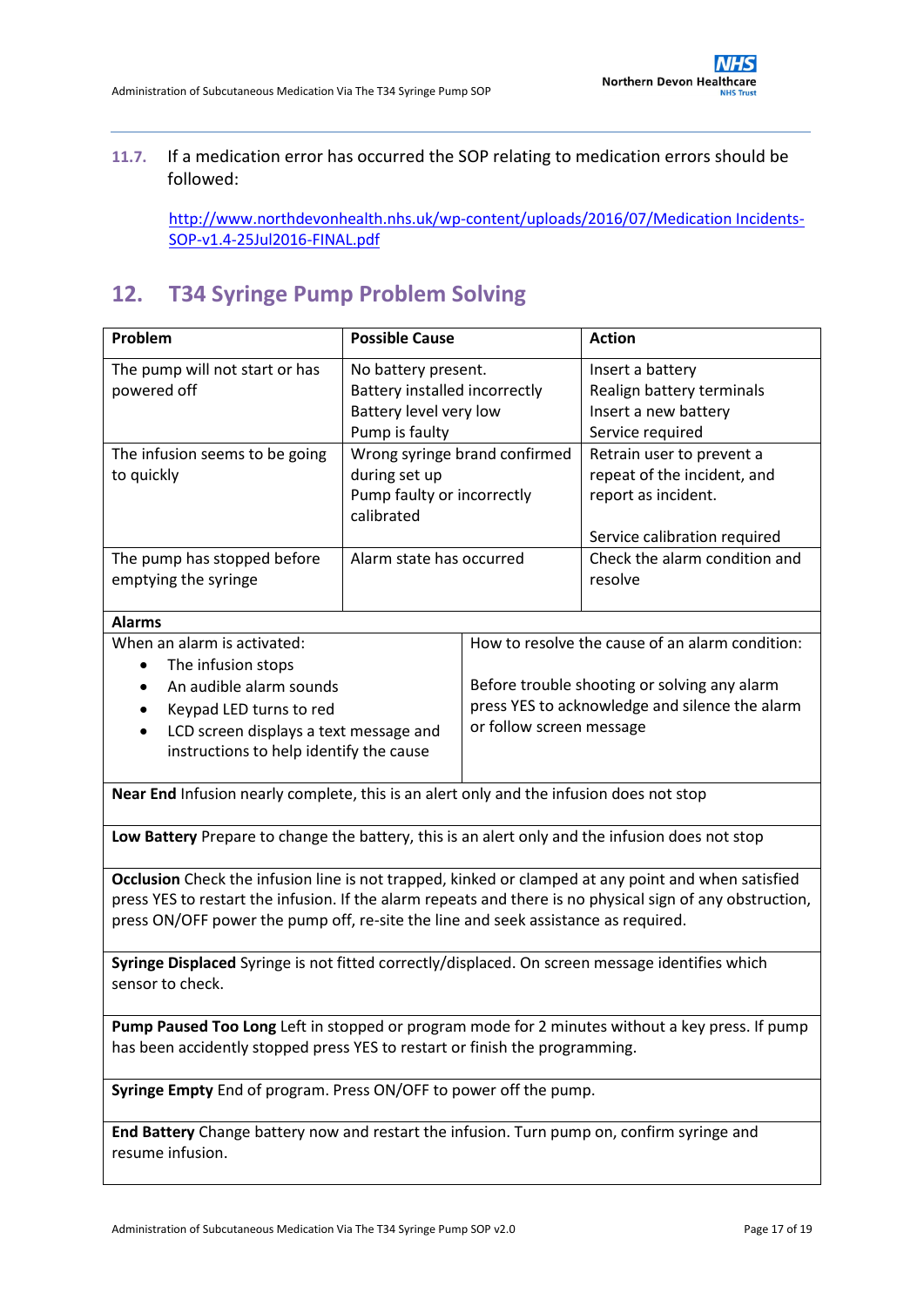## <span id="page-17-0"></span>**13. Safe Transfer of Care for Patients with a Syringe Pump**

### **Transfer of patients with a T34 syringe pump from any care setting with NDHT**

- When a patient is transferred from any care setting within NDHT with a T34 syringe pump, the **Safe Transfer of Care for Patients with a Syringe Driver form** attached must be completed and a copy sent with the patient to facilitate the safe transfer between care settings
- The syringe pump will be identifiable by an asset tag by the EBME Department. The syringe pump must be returned to the EBME Department. The syringe pump will be returned to the allocated team following a check or service of the device as required

### **Transfer of patients with an alternative syringe pump into the care of NDHT**

- When a patient is transferred into your care from another organisation, it is considered best practice to request that the **Safe Transfer of Care for Patients with a Syringe pump form** attached is completed by the transferring team/organisation. This could be by Email, fax or sent with the patient
- When a patient is transferred to your care with an alternative pump this **must** be changed to a T34 syringe pump within 24 hours. The syringe pump must be returned to the transferring organisation
- If you transfer the patient out of your organisation to another organisation that does not use a T34 syringe pump then information on the patient's clinical need and medication will be sent. Log the pump number and provide information of where the syringe pump is to be sent back within one week and follow up accordingly. If pump not returned, escalate to line manager and Datix